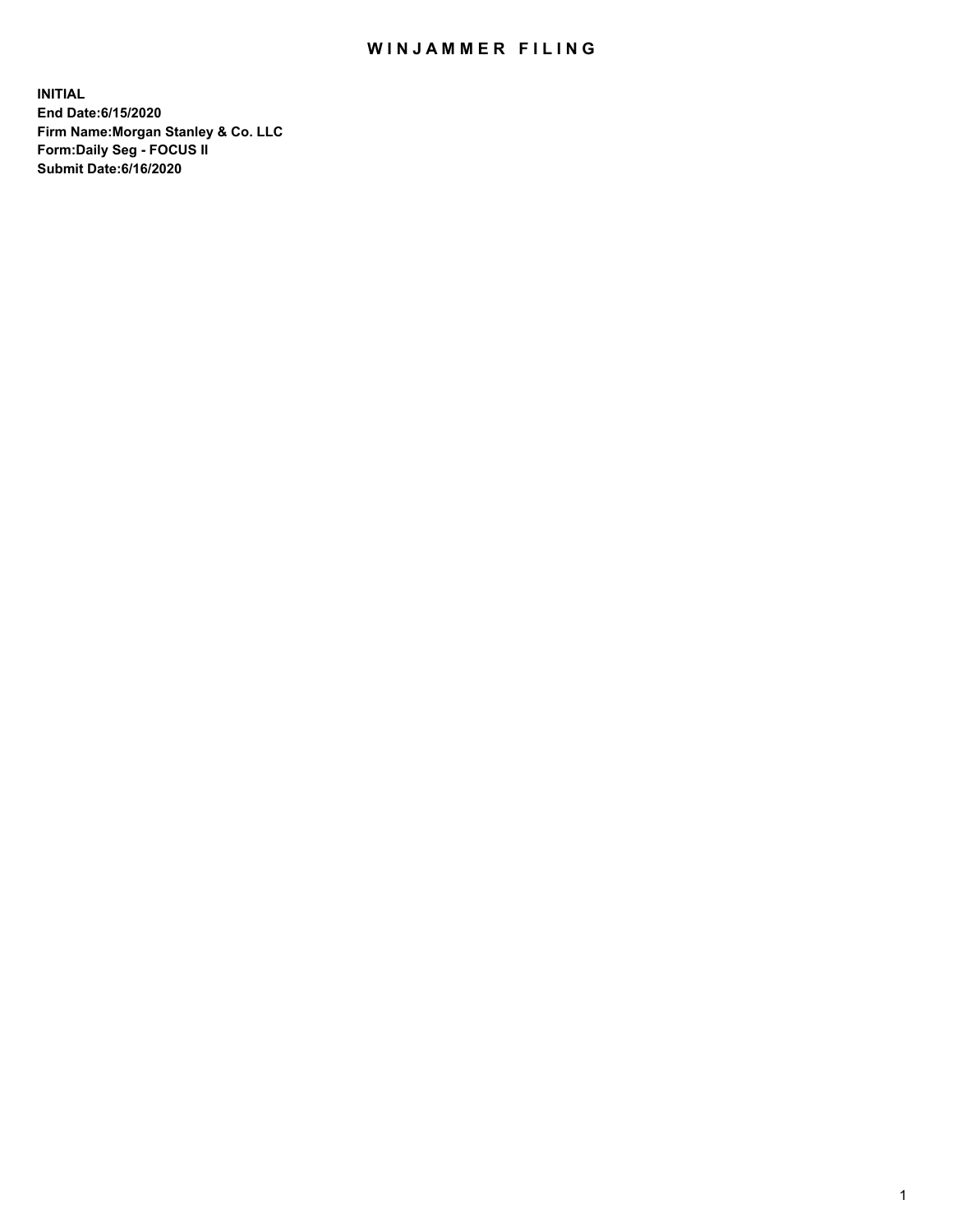**INITIAL End Date:6/15/2020 Firm Name:Morgan Stanley & Co. LLC Form:Daily Seg - FOCUS II Submit Date:6/16/2020 Daily Segregation - Cover Page**

| Name of Company                                                                                                                                                                                                                                                                                                               | Morgan Stanley & Co. LLC                               |
|-------------------------------------------------------------------------------------------------------------------------------------------------------------------------------------------------------------------------------------------------------------------------------------------------------------------------------|--------------------------------------------------------|
| <b>Contact Name</b>                                                                                                                                                                                                                                                                                                           | <b>Ikram Shah</b>                                      |
| <b>Contact Phone Number</b>                                                                                                                                                                                                                                                                                                   | 212-276-0963                                           |
| <b>Contact Email Address</b>                                                                                                                                                                                                                                                                                                  | Ikram.shah@morganstanley.com                           |
| FCM's Customer Segregated Funds Residual Interest Target (choose one):<br>a. Minimum dollar amount: ; or<br>b. Minimum percentage of customer segregated funds required:% ; or<br>c. Dollar amount range between: and; or<br>d. Percentage range of customer segregated funds required between:% and%.                        | 235,000,000<br><u>0</u><br><u>00</u><br>0 <sup>0</sup> |
| FCM's Customer Secured Amount Funds Residual Interest Target (choose one):<br>a. Minimum dollar amount: ; or<br>b. Minimum percentage of customer secured funds required:%; or<br>c. Dollar amount range between: and; or<br>d. Percentage range of customer secured funds required between:% and%.                           | 140,000,000<br><u>0</u><br><u>00</u><br>0 <sub>0</sub> |
| FCM's Cleared Swaps Customer Collateral Residual Interest Target (choose one):<br>a. Minimum dollar amount: ; or<br>b. Minimum percentage of cleared swaps customer collateral required:%; or<br>c. Dollar amount range between: and; or<br>d. Percentage range of cleared swaps customer collateral required between:% and%. | 92,000,000<br><u>0</u><br>0 Q<br>00                    |

Attach supporting documents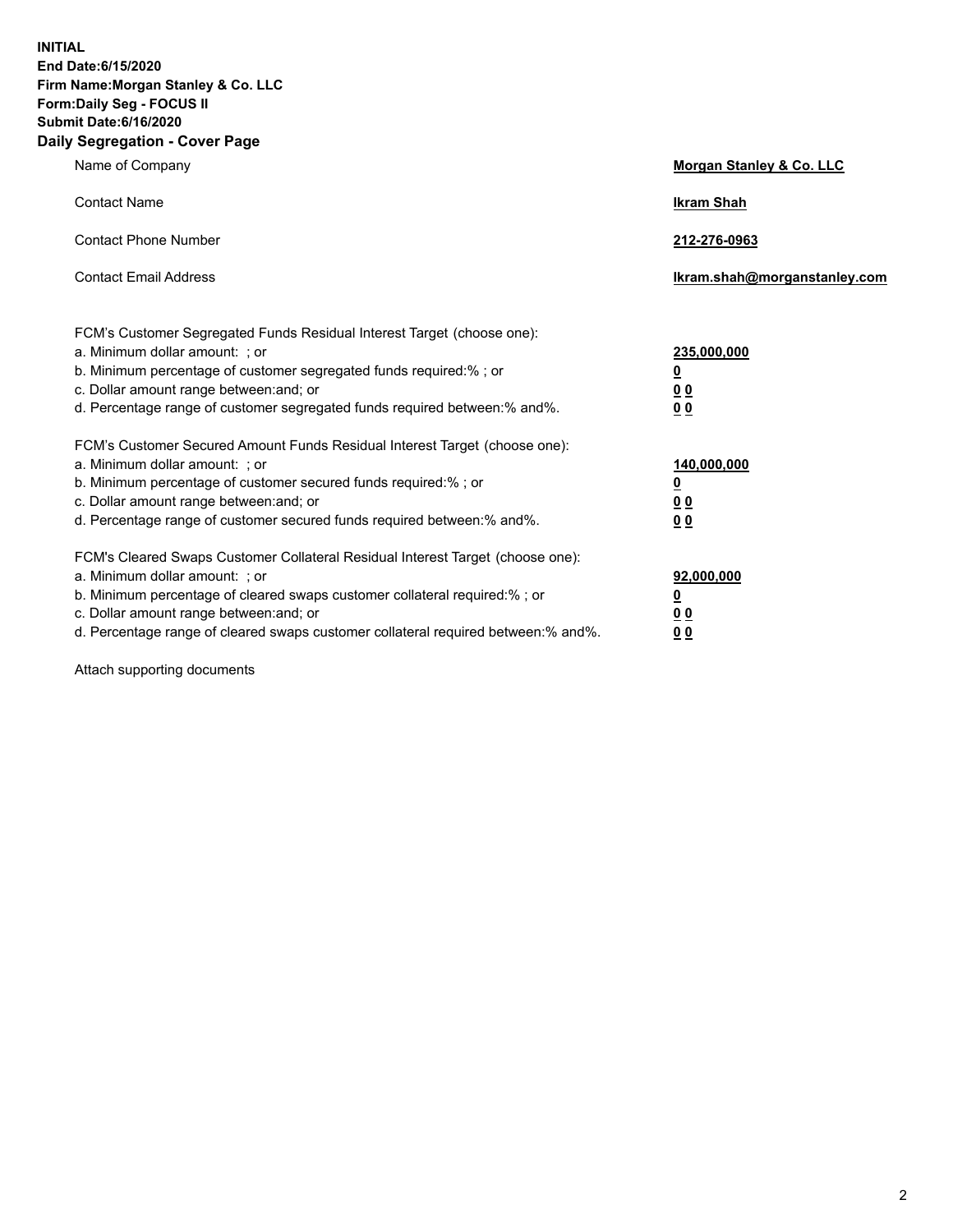## **INITIAL End Date:6/15/2020 Firm Name:Morgan Stanley & Co. LLC Form:Daily Seg - FOCUS II Submit Date:6/16/2020 Daily Segregation - Secured Amounts** Foreign Futures and Foreign Options Secured Amounts Amount required to be set aside pursuant to law, rule or regulation of a foreign government or a rule of a self-regulatory organization authorized thereunder **0** [7305] 1. Net ledger balance - Foreign Futures and Foreign Option Trading - All Customers A. Cash **4,306,442,354** [7315] B. Securities (at market) **3,179,124,433** [7317] 2. Net unrealized profit (loss) in open futures contracts traded on a foreign board of trade **201,080,657** [7325] 3. Exchange traded options a. Market value of open option contracts purchased on a foreign board of trade **7,032,596** [7335] b. Market value of open contracts granted (sold) on a foreign board of trade **-13,256,289** [7337] 4. Net equity (deficit) (add lines 1. 2. and 3.) **7,680,423,751** [7345] 5. Account liquidating to a deficit and account with a debit balances - gross amount **95,461,536** [7351] Less: amount offset by customer owned securities **-93,427,393** [7352] **2,034,143** [7354] 6. Amount required to be set aside as the secured amount - Net Liquidating Equity Method (add lines 4 and 5) **7,682,457,894** [7355] 7. Greater of amount required to be set aside pursuant to foreign jurisdiction (above) or line 6. **7,682,457,894** [7360] FUNDS DEPOSITED IN SEPARATE REGULATION 30.7 ACCOUNTS 1. Cash in banks A. Banks located in the United States **354,719,485** [7500] B. Other banks qualified under Regulation 30.7 **336,106,317** [7520] **690,825,802** [7530] 2. Securities A. In safekeeping with banks located in the United States **1,037,440,764** [7540] B. In safekeeping with other banks qualified under Regulation 30.7 **0** [7560] **1,037,440,764** [7570] 3. Equities with registered futures commission merchants A. Cash **14,337,333** [7580] B. Securities **0** [7590] C. Unrealized gain (loss) on open futures contracts **-316,450** [7600] D. Value of long option contracts **0** [7610] E. Value of short option contracts **0** [7615] **14,020,883** [7620] 4. Amounts held by clearing organizations of foreign boards of trade A. Cash **0** [7640] B. Securities **0** [7650] C. Amount due to (from) clearing organization - daily variation **0** [7660] D. Value of long option contracts **0** [7670] E. Value of short option contracts **0** [7675] **0** [7680] 5. Amounts held by members of foreign boards of trade A. Cash **3,844,846,107** [7700] B. Securities **2,141,683,669** [7710] C. Unrealized gain (loss) on open futures contracts **201,397,107** [7720] D. Value of long option contracts **7,032,596** [7730] E. Value of short option contracts **-13,256,289** [7735] **6,181,703,190** [7740] 6. Amounts with other depositories designated by a foreign board of trade **0** [7760] 7. Segregated funds on hand **0** [7765] 8. Total funds in separate section 30.7 accounts **7,923,990,639** [7770] 9. Excess (deficiency) Set Aside for Secured Amount (subtract line 7 Secured Statement Page 1 from Line 8) **241,532,745** [7380]

- 10. Management Target Amount for Excess funds in separate section 30.7 accounts **140,000,000** [7780]
- 11. Excess (deficiency) funds in separate 30.7 accounts over (under) Management Target **101,532,745** [7785]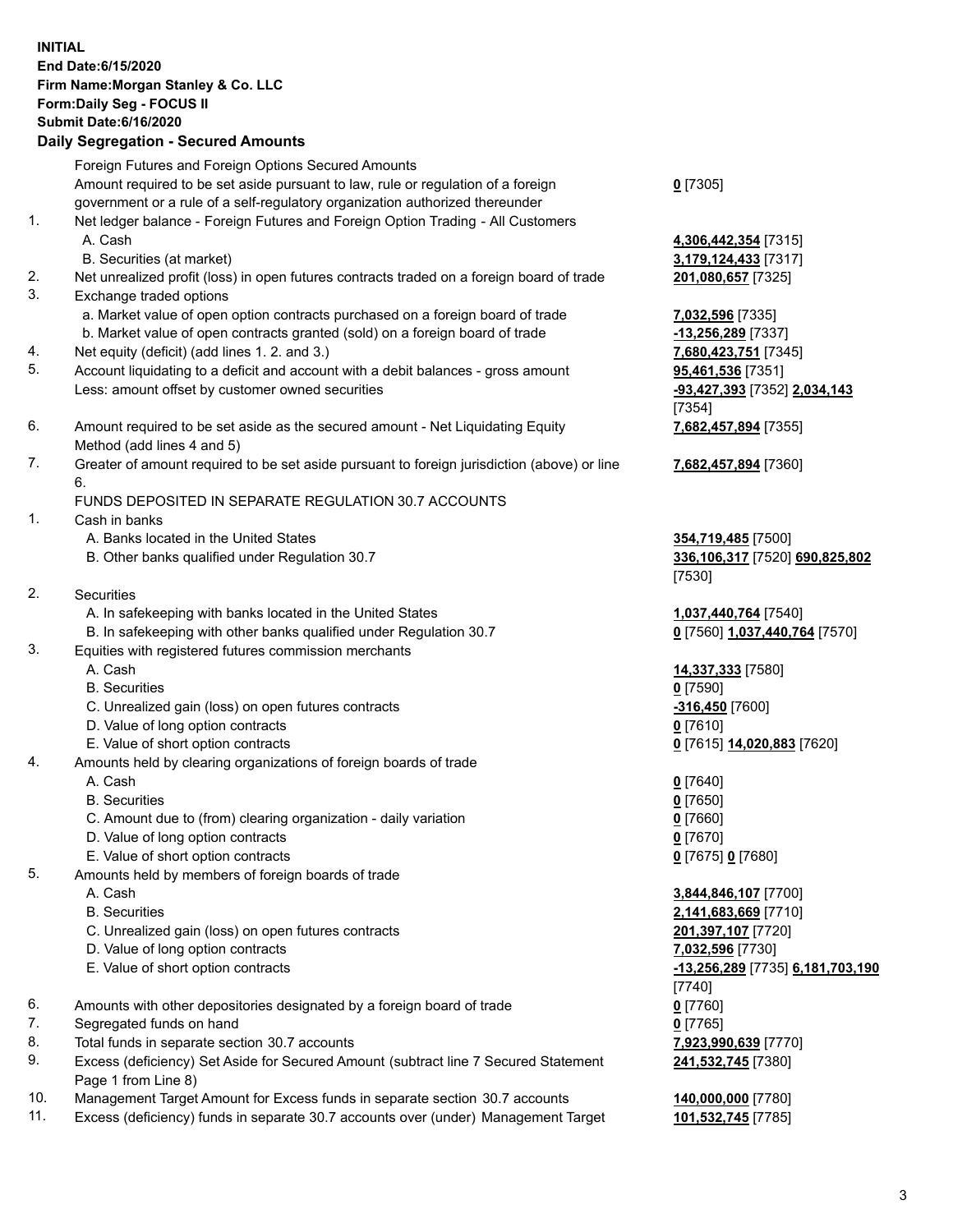**INITIAL End Date:6/15/2020 Firm Name:Morgan Stanley & Co. LLC Form:Daily Seg - FOCUS II Submit Date:6/16/2020 Daily Segregation - Segregation Statement** SEGREGATION REQUIREMENTS(Section 4d(2) of the CEAct) 1. Net ledger balance A. Cash **15,942,169,746** [7010] B. Securities (at market) **8,906,226,829** [7020] 2. Net unrealized profit (loss) in open futures contracts traded on a contract market **1,014,220,484** [7030] 3. Exchange traded options A. Add market value of open option contracts purchased on a contract market **432,610,809** [7032] B. Deduct market value of open option contracts granted (sold) on a contract market **-378,619,898** [7033] 4. Net equity (deficit) (add lines 1, 2 and 3) **25,916,607,970** [7040] 5. Accounts liquidating to a deficit and accounts with debit balances - gross amount **232,866,995** [7045] Less: amount offset by customer securities **-225,647,455** [7047] **7,219,540** [7050] 6. Amount required to be segregated (add lines 4 and 5) **25,923,827,510** [7060] FUNDS IN SEGREGATED ACCOUNTS 7. Deposited in segregated funds bank accounts A. Cash **3,902,268,347** [7070] B. Securities representing investments of customers' funds (at market) **0** [7080] C. Securities held for particular customers or option customers in lieu of cash (at market) **1,227,087,271** [7090] 8. Margins on deposit with derivatives clearing organizations of contract markets A. Cash **13,368,259,560** [7100] B. Securities representing investments of customers' funds (at market) **0** [7110] C. Securities held for particular customers or option customers in lieu of cash (at market) **7,679,139,558** [7120] 9. Net settlement from (to) derivatives clearing organizations of contract markets **160,839,801** [7130] 10. Exchange traded options A. Value of open long option contracts **432,610,809** [7132] B. Value of open short option contracts **and the set of our of the set of our of the set of our of the set of the set of the set of the set of the set of the set of the set of the set of the set of the set of the set of th** 11. Net equities with other FCMs A. Net liquidating equity **15,795,321** [7140] B. Securities representing investments of customers' funds (at market) **0** [7160] C. Securities held for particular customers or option customers in lieu of cash (at market) **0** [7170] 12. Segregated funds on hand **0** [7150] 13. Total amount in segregation (add lines 7 through 12) **26,407,380,769** [7180] 14. Excess (deficiency) funds in segregation (subtract line 6 from line 13) **483,553,259** [7190] 15. Management Target Amount for Excess funds in segregation **235,000,000** [7194]

16. Excess (deficiency) funds in segregation over (under) Management Target Amount Excess

**248,553,259** [7198]